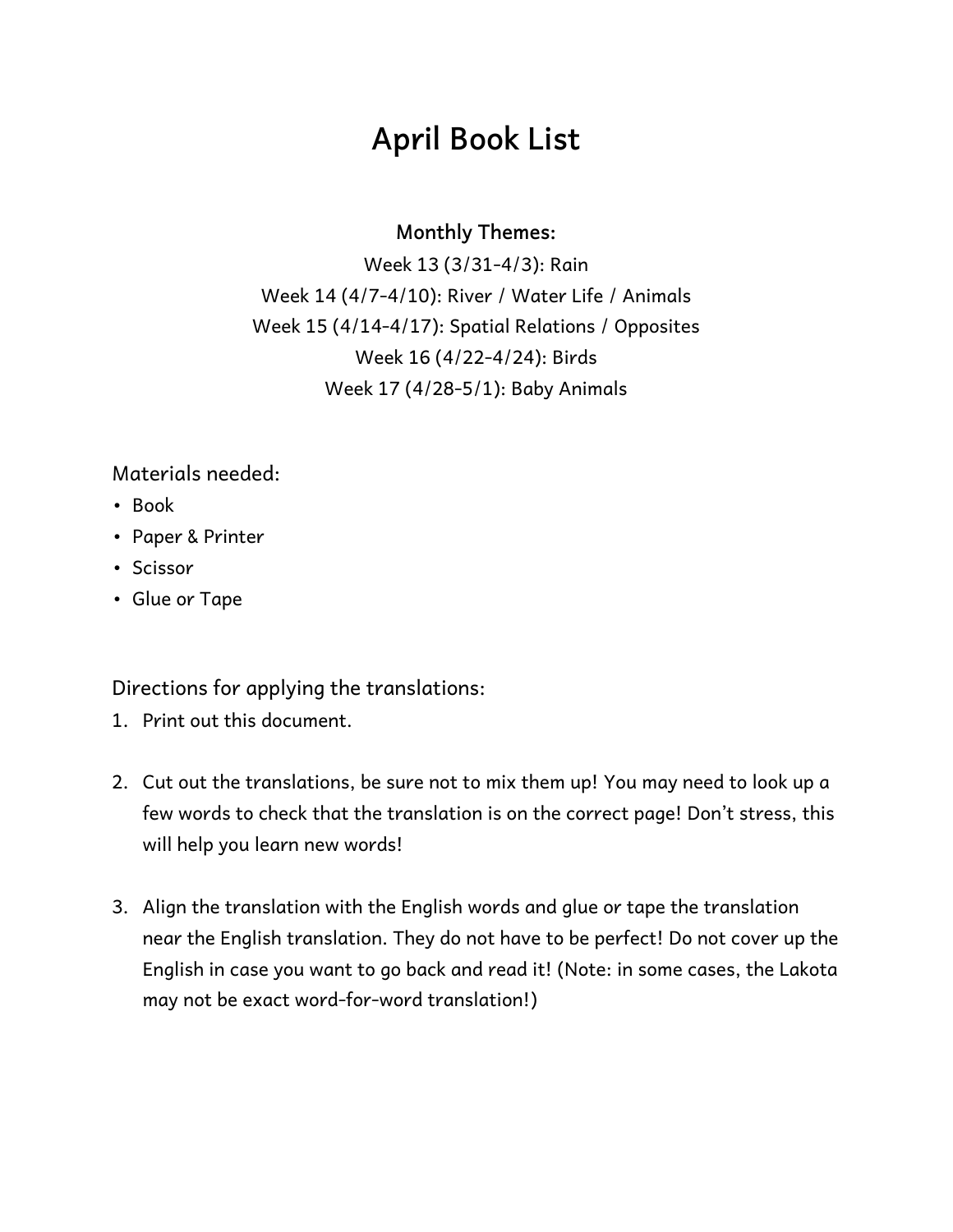

### **Tȟáȟčašuŋkala Kahápapi**

Sheep in a Jeep by Nancy E. Shaw

Buy it online at half.com:

http://product.half.ebay.com/Sheep-in-a-Jeep-by-Nancy-E-Shaw-2009-Board-Book/ 70959810&tg=info

# Tȟáȟčašuŋkala Kaȟápapi

Tȟáȟčašuŋkala Kaȟápapi

Tȟáȟčašuŋkala kiŋ lena kaȟáb íčhimanipi.

Na pahá glihéya waŋ ektá ihúŋnipi.

Hoští! Iyéčhiŋkiŋyaŋke kiŋ iglóniče.

Čha iyúha gličúpi.

Áta t'iŋȟt'iŋȟ patítaŋpi.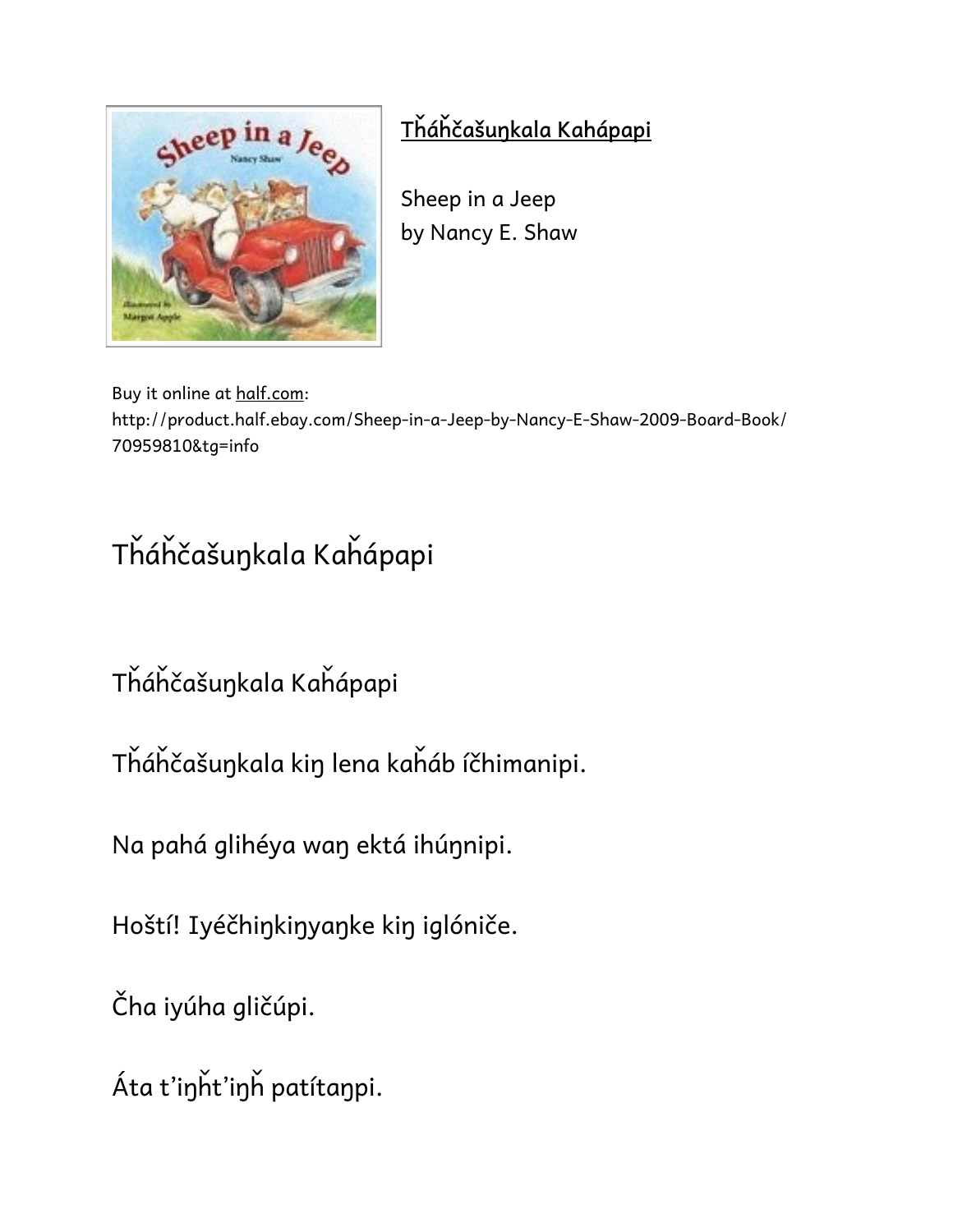Éyaš tȟokátakiya étuŋwaŋpi šni.

Iyéčhiŋkiŋyaŋke kiŋ iyánažičiŋ na ékaȟli.

Uŋpšíža tkápa él oyátȟag oíyaniče.

Čha waná akhíptaŋ yutítaŋpi.

Na stustéič'iyapi.

Páŋpi na šičáhowayapi.

Khukhúše eyá nawíčhaȟ'uŋ.

Iyé patítaŋpi na pašpá iyéyapi.

Tȟáȟčašuŋkala kiŋ iyúškiŋyaŋ wačhípi.

Na líla akíš'api

Hó éyaš, hehehé…tȟokátakiya yapi, éyaš héktakiya

étuŋwaŋ yaŋkápi.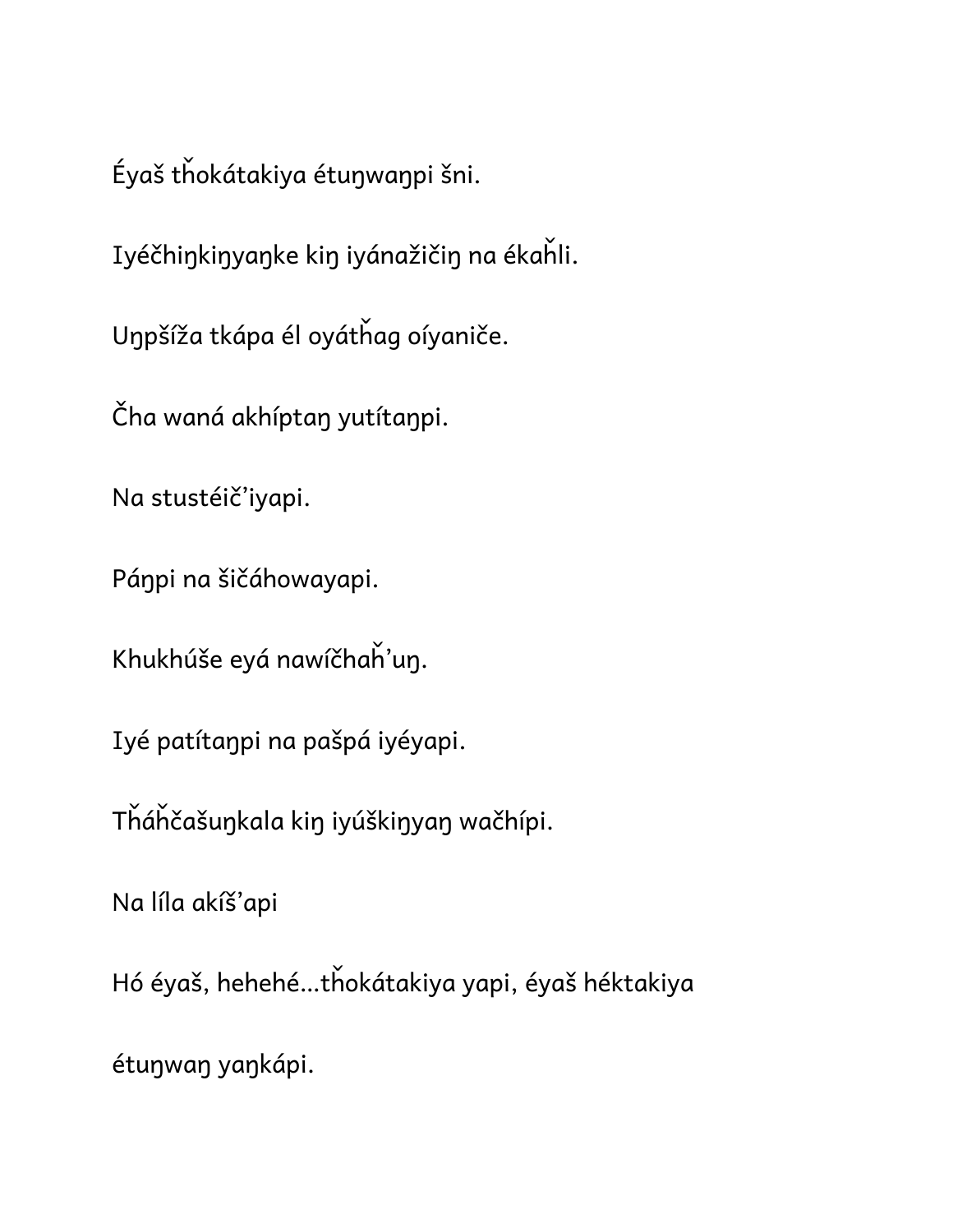Čhaŋ tȟáŋka waŋ kahíŋȟpeyapi.

Čha áta wičháčheye.

Yuŋkȟáŋ wapáhipi na wayúečhetu wačhíŋpi.

Na iyéčhiŋkiŋyaŋke kiŋ wíyopȟeyapi kta gluštáŋpi.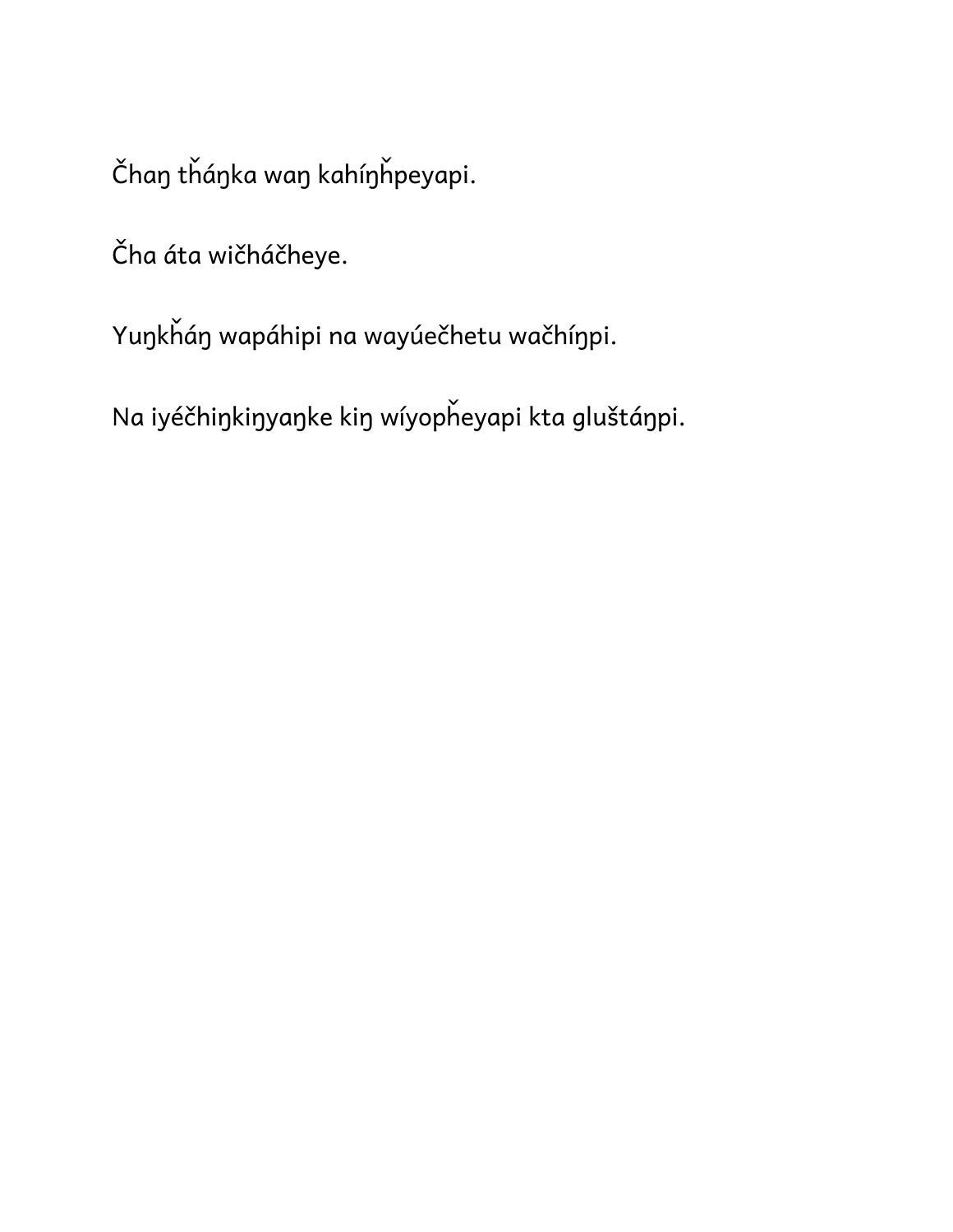

### **Witzy's Backyard Easter Hunt**

by Suzy Spafford

Buy it online at half.com: http://product.half.ebay.com/Witzys-Backyard-Easter-Hunt-by-Suzy-Spafford-2002-Board-Book/1981136&cpid=1072377310

Waná wétu na ečháŋni Kiní Aŋpétu hihúŋni kte.

Witzy na tȟakȟólaku kiŋ tákuku naȟmápi na waná olépi.

Wanáȟča skaská yámni iyéyaya oyákihi he?

Huŋhuŋ – waktá ye! Uŋžíŋčala tȟektȟéča záptaŋ kiŋ iyéwičhayaya oyákihi he?

Na wíŋyaŋ wablúška yámni kiŋ iyéwičhaya ye!